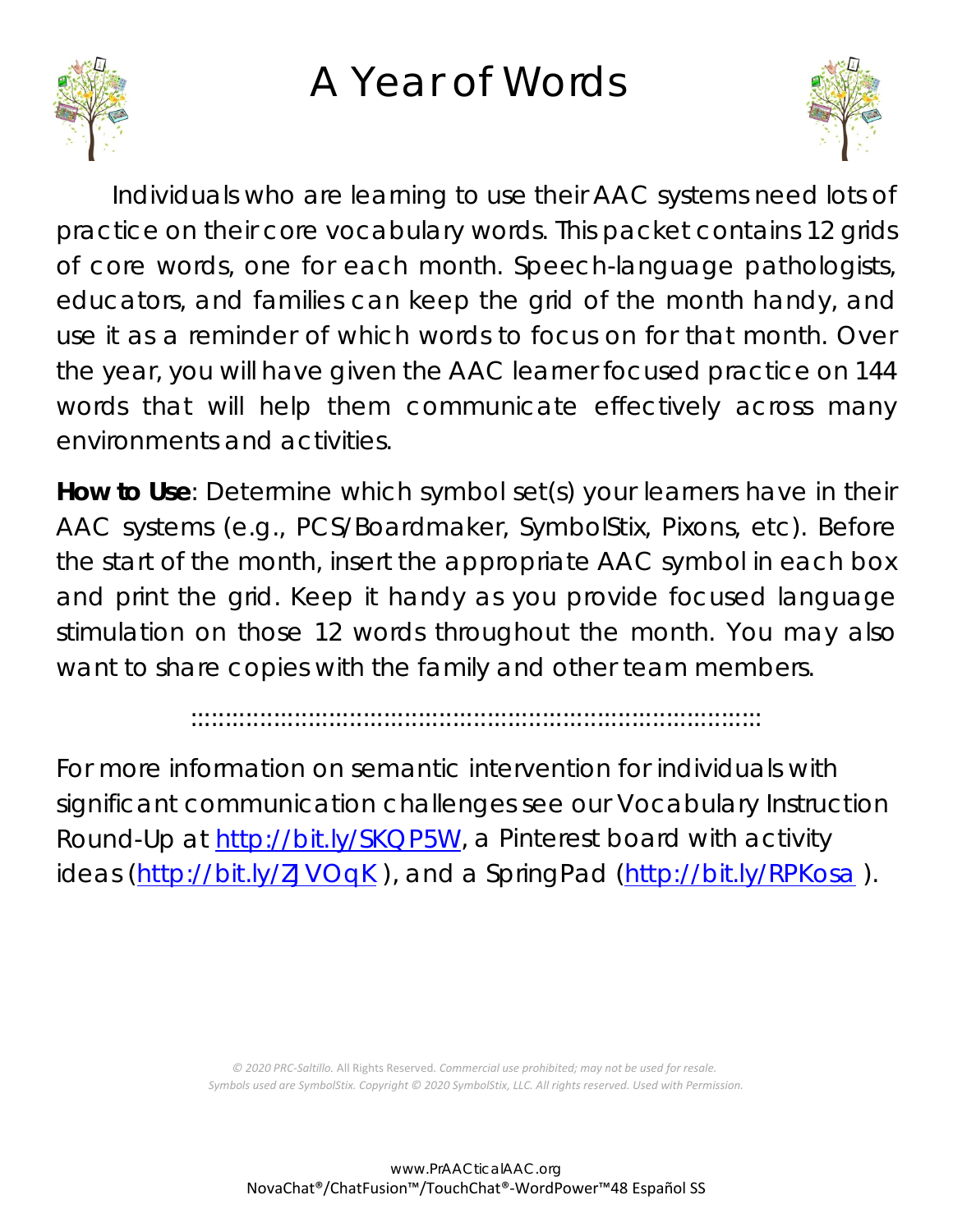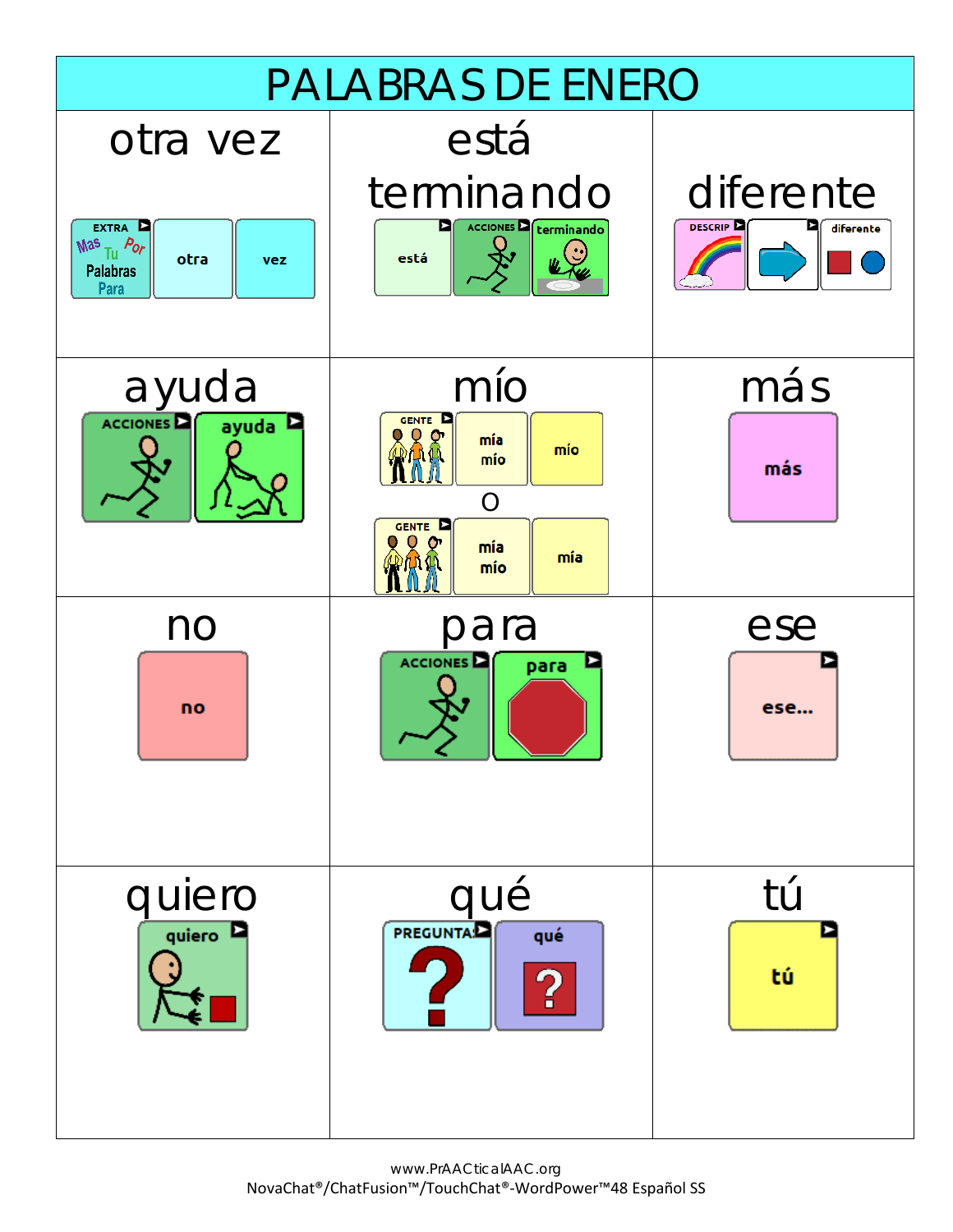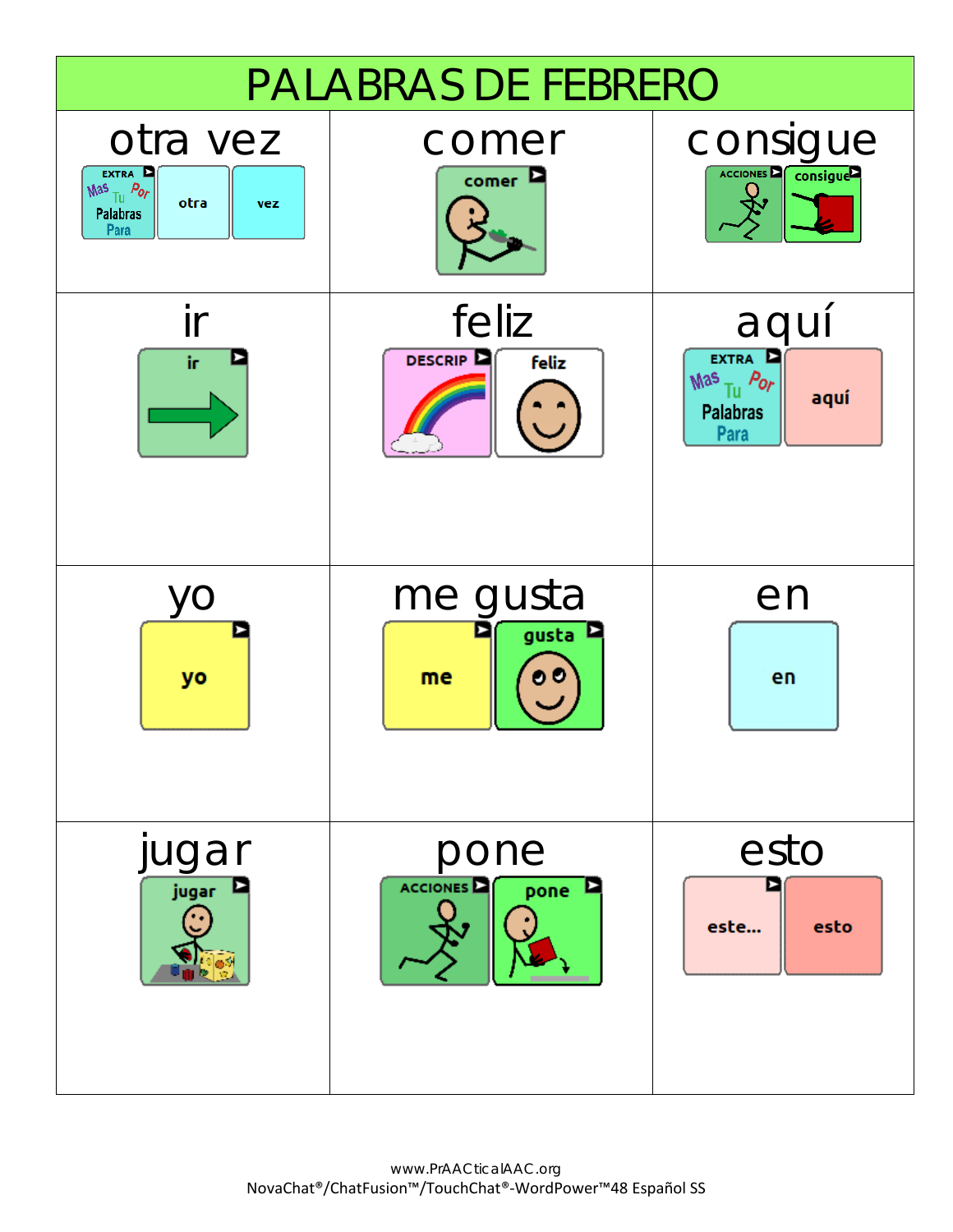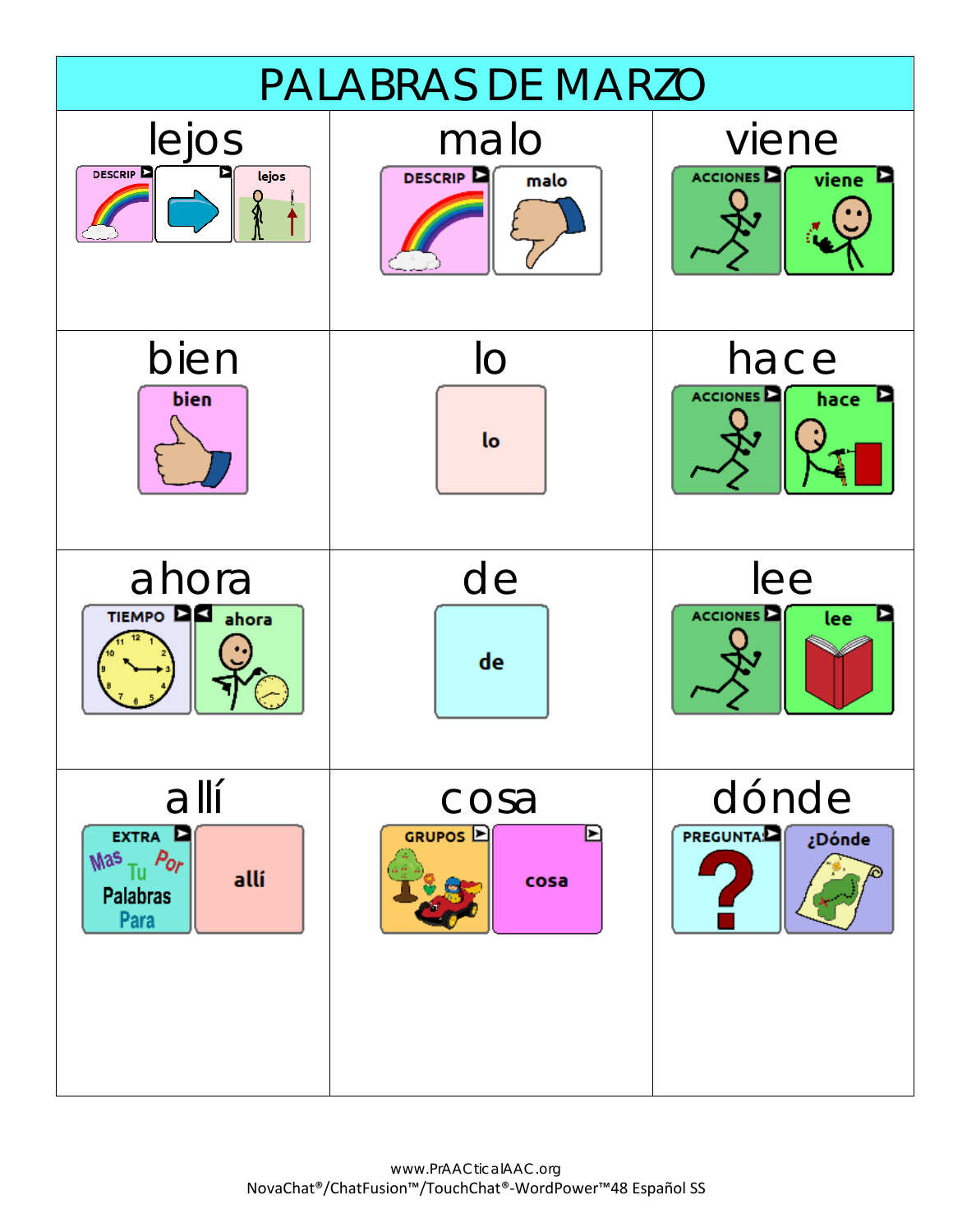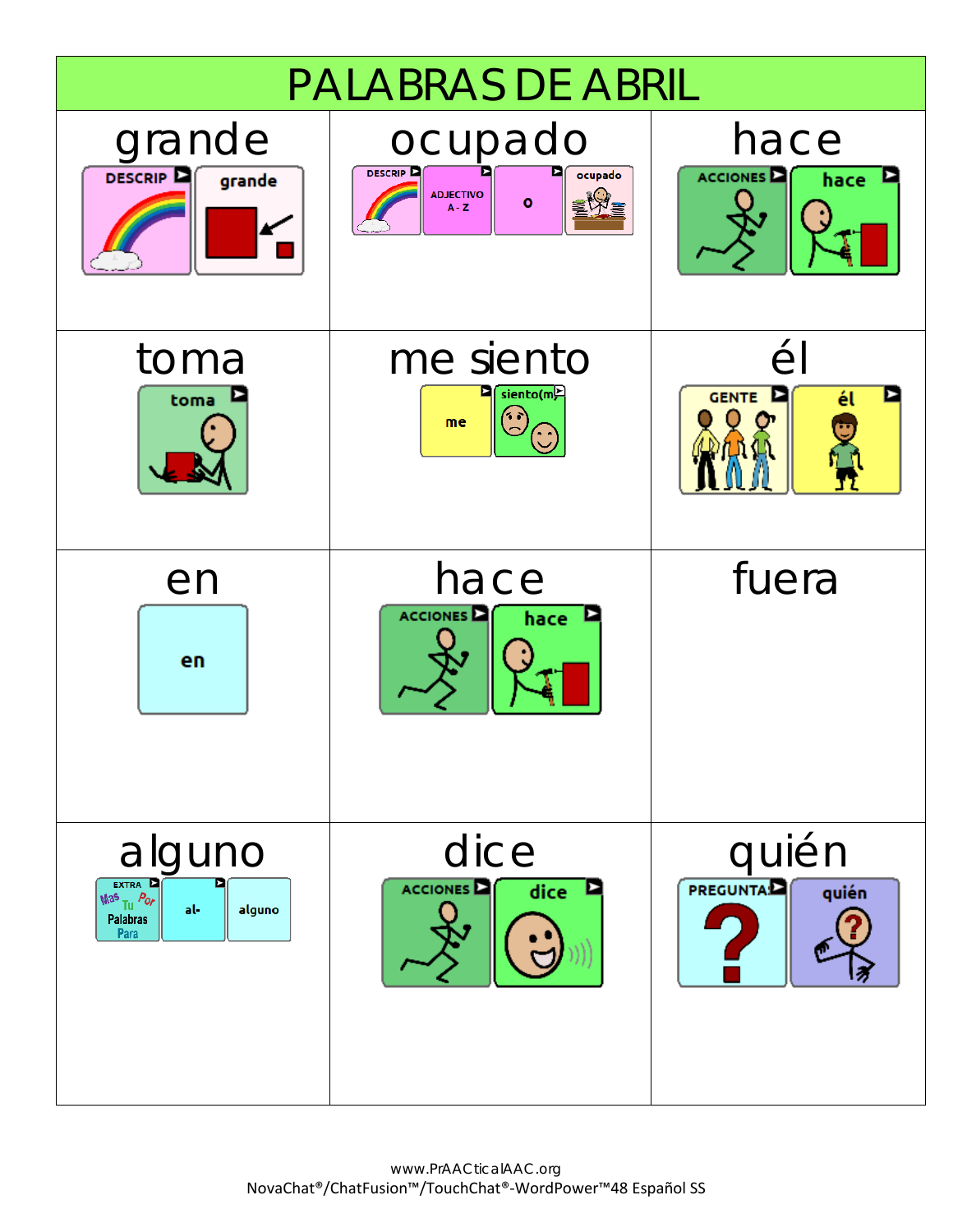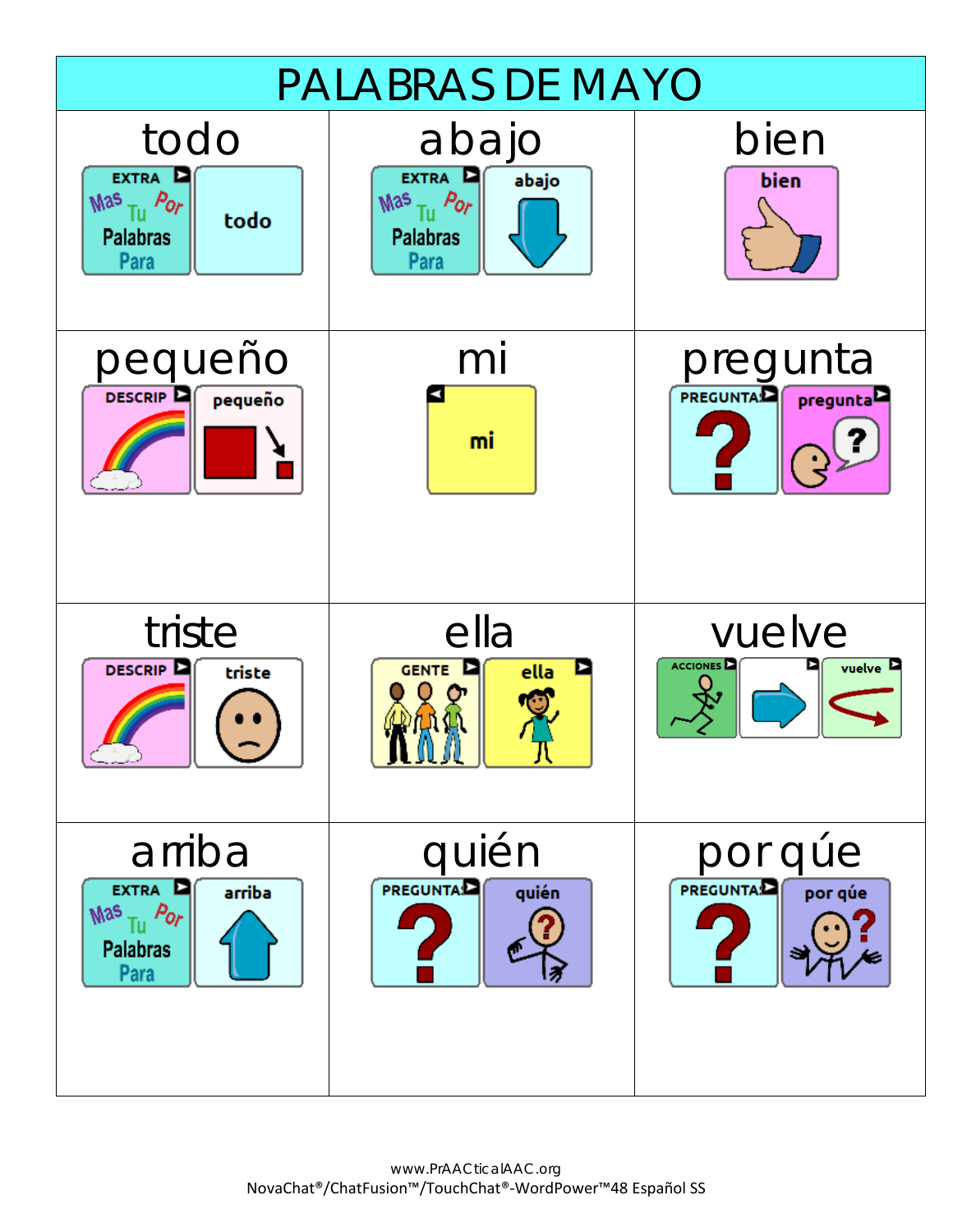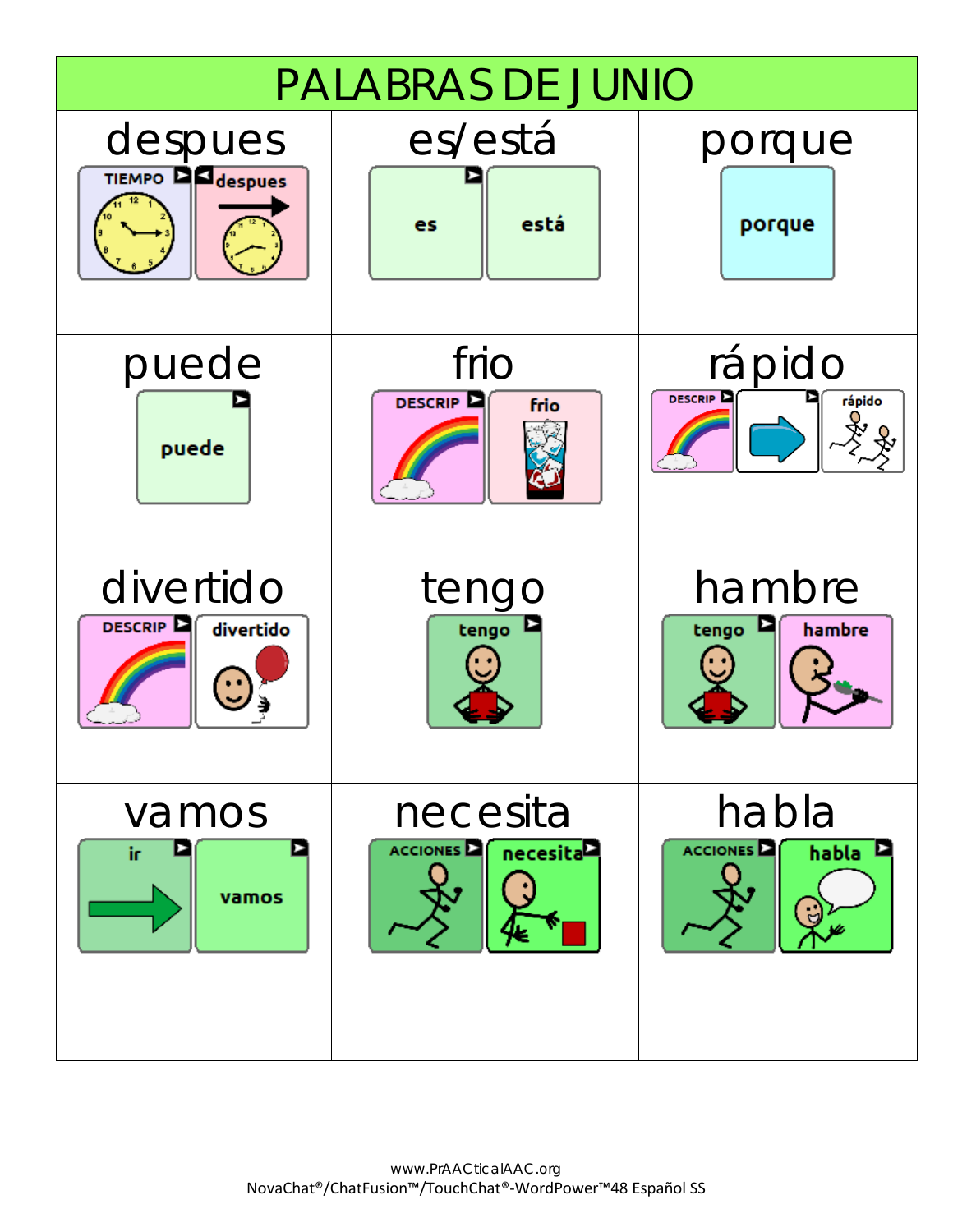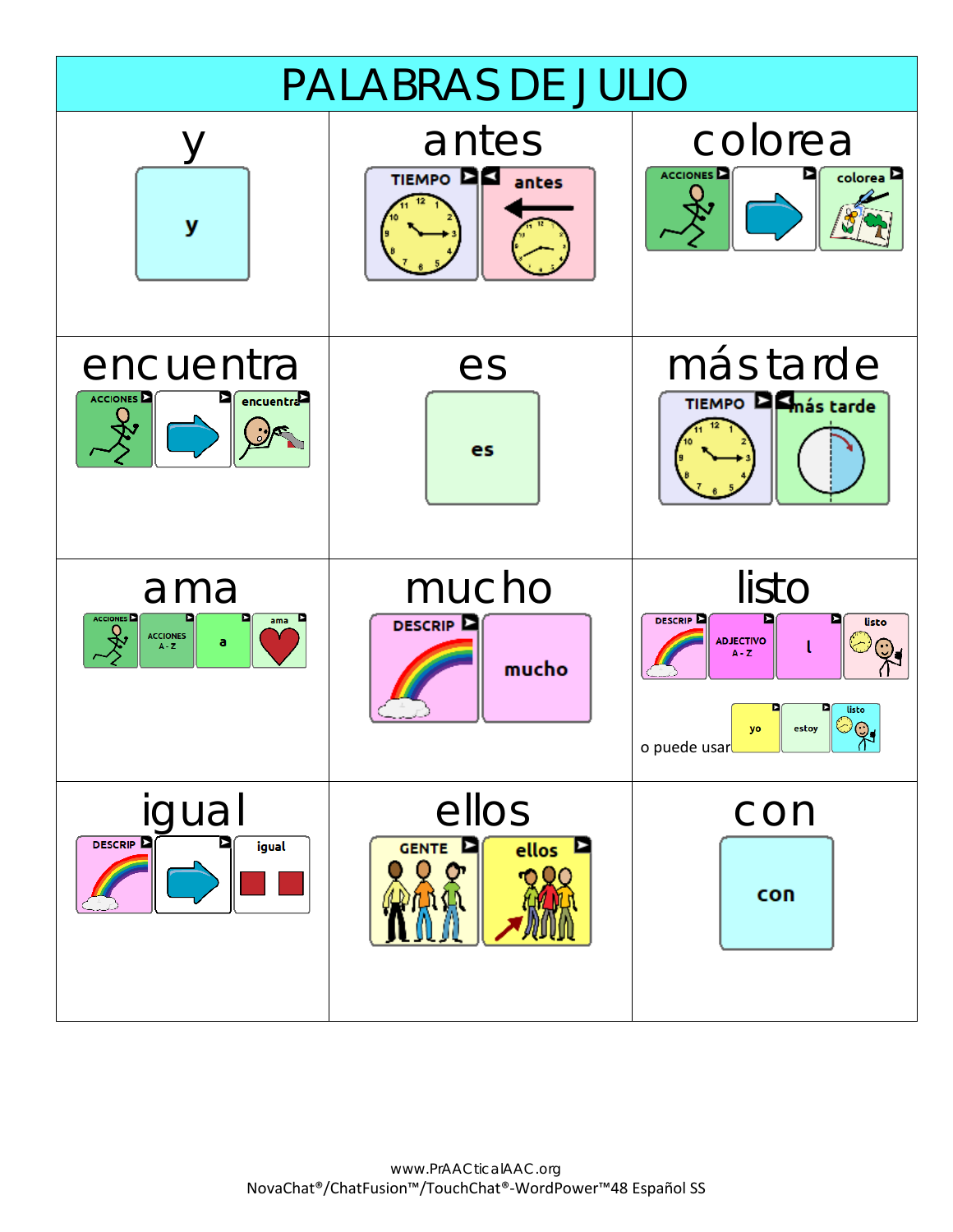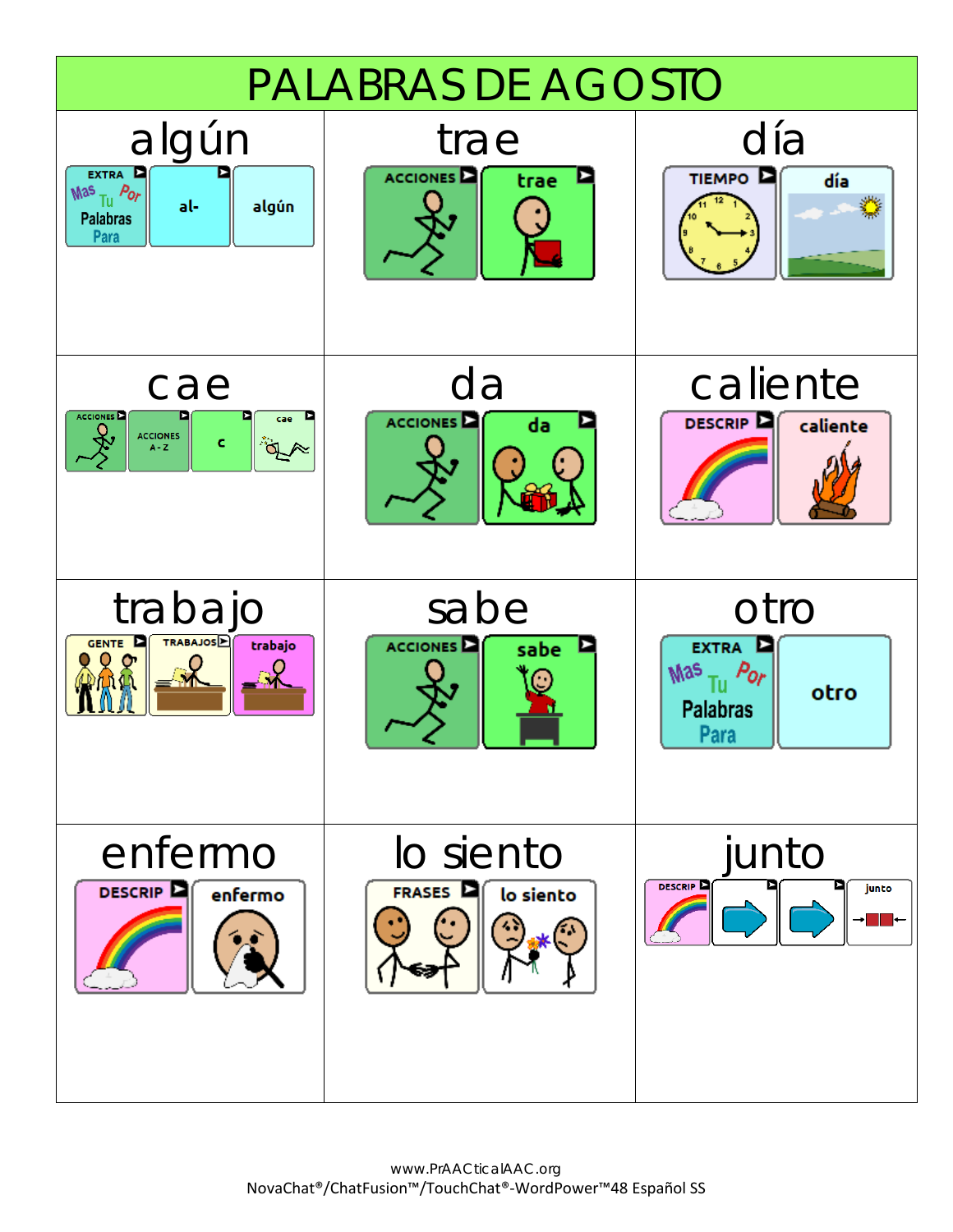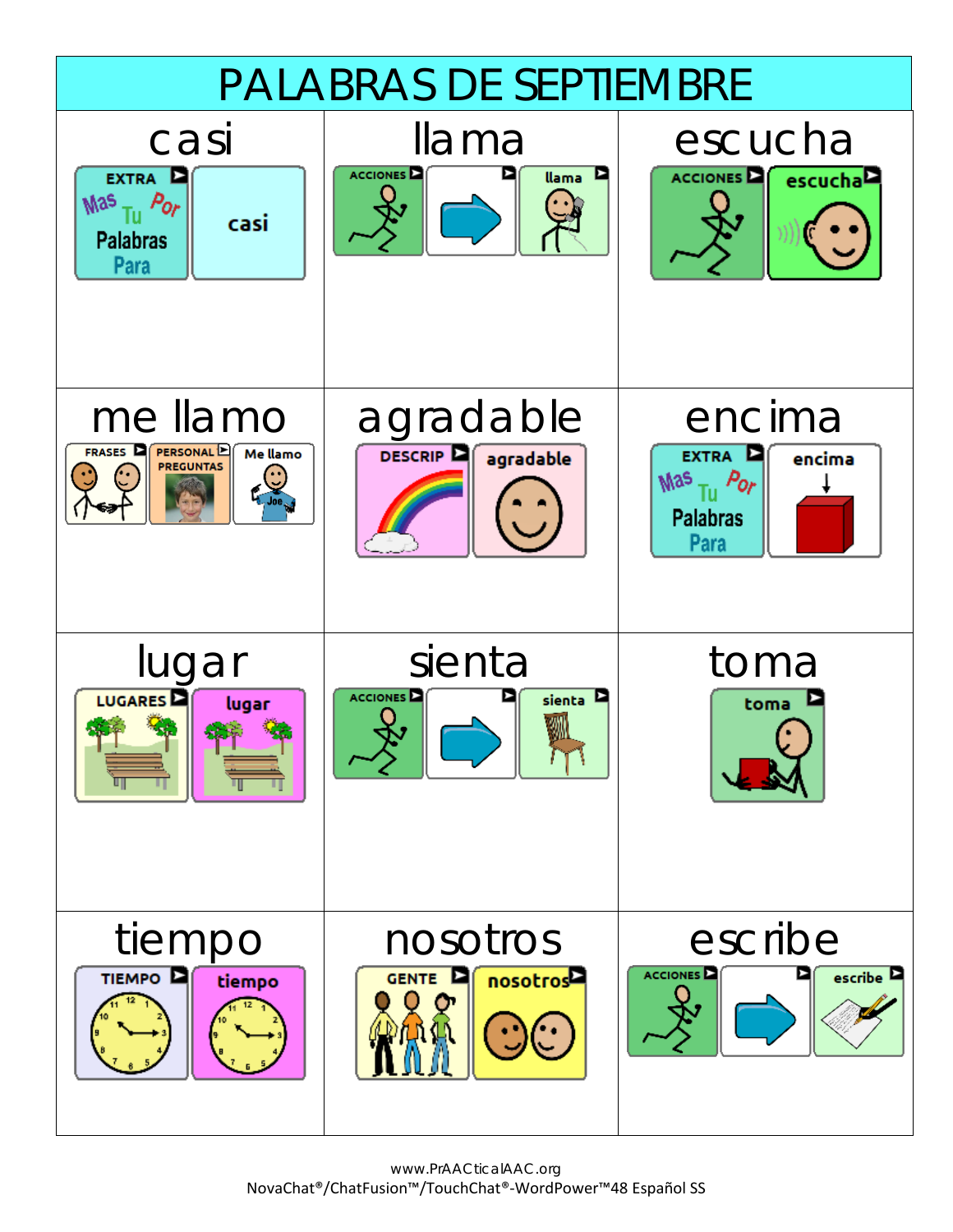

www.PrAACticalAAC.org NovaChat®/ChatFusion™/TouchChat®-WordPower™48 Español SS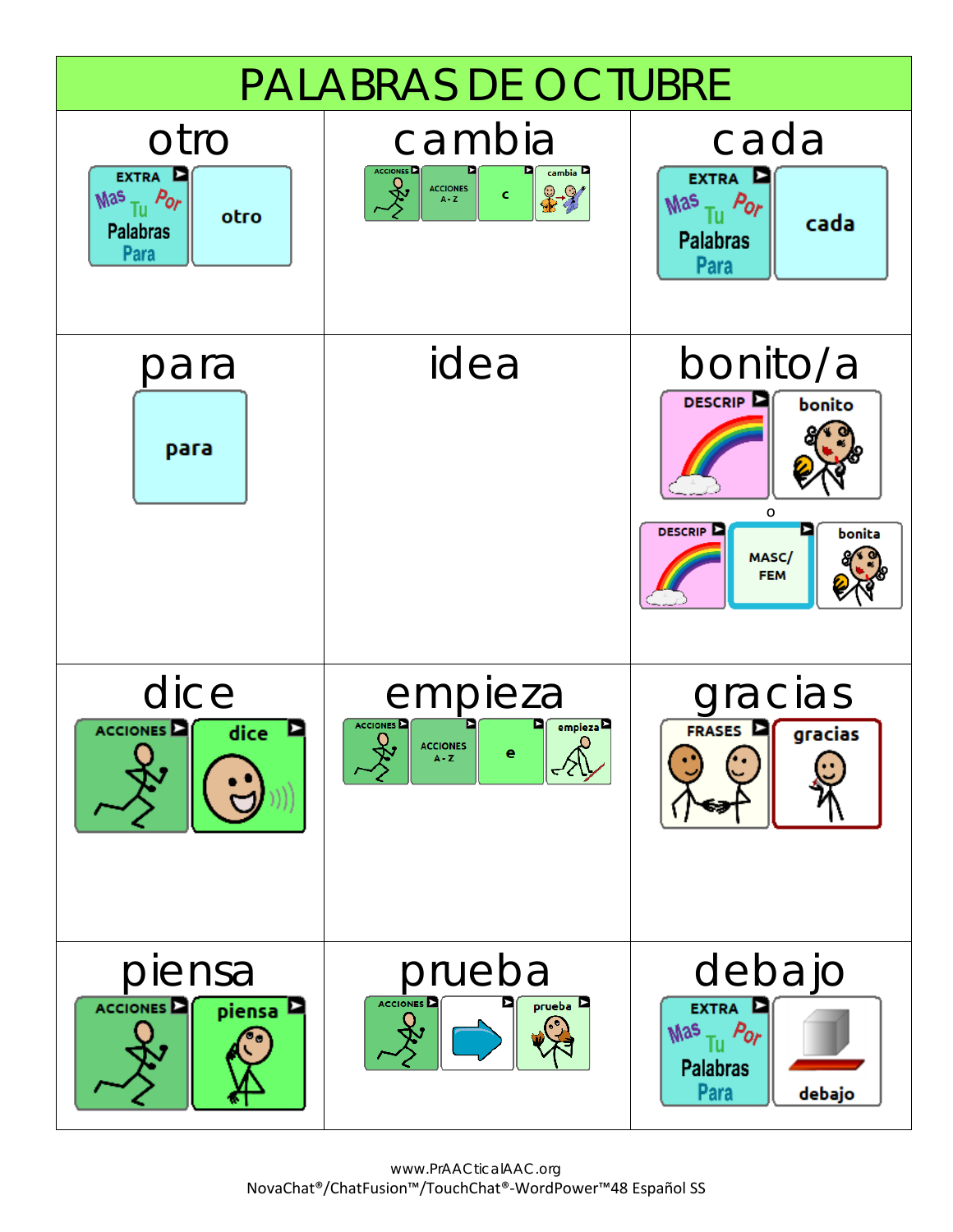